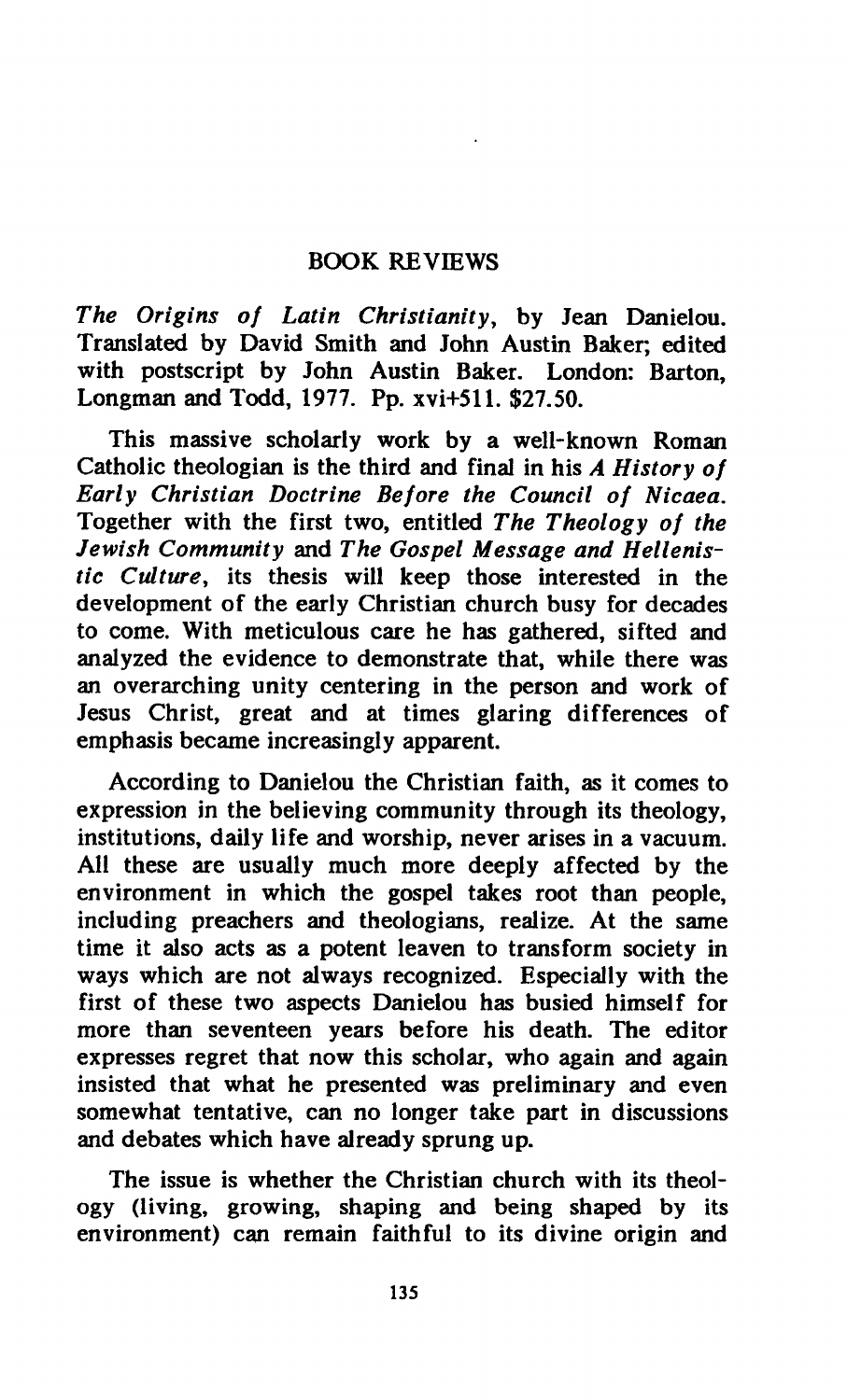## **MID-AMERICA JOURNAL OF THEOLOGY**

**calling in the world. This is the "problem" which all churches and church members must face squarely in every age, not the least in ours.** 

**With the accomplished work of the Lord Jesus Christ and the outpouring of his Spirit the gospel was sent into all the world, among peoples and nations with their widely diverse cultures, to gather and unite them into one worshipping, witnessing and working community for him as their Lord and Savior. In this task those committed to bring the fulness of God's self-revelation in Christ faced an almost insuperable task. As a result of human limitations and imperfections its appropriation took differing and at times even contradictory shapes. Danielou wrestles with uncovering this process while attempting at the same time to discover some underlying unity of aim on the part of outstanding church fathers.** 

**This he believes was still possible for the days of the church fathers before the Council of Nicaea They all belonged to one empire. They largely shared one language. They were to a large extent shaped by one pervading culture. But differences of insight were bound to threaten the unity of the church making its way in a rapidly changing world, as each was compelled to face problems in his own time and life-situation.** 

**Danielou has worked largely as a "descriptive" and analytical historian. For us he has gathered materials from many heterogeneous sources. He does not discuss the everpressing question of when and where and by whom the gospel was presented and preserved most faithfully in obedience to the accepted norm of Scripture. This would exceed the purpose of the work to which he set himself. Hence that issue will now be heatedly discussed by others making use of his invaluable contributions.** 

**No one who would speak with any knowledge of the early churches and church fathers can afford to neglect these volumes, including the last.** 

**Although Greek was then the universally-known language and exerted its influence wherever the gospel was proclaimed, Danielou demonstrates quite convincingly that very**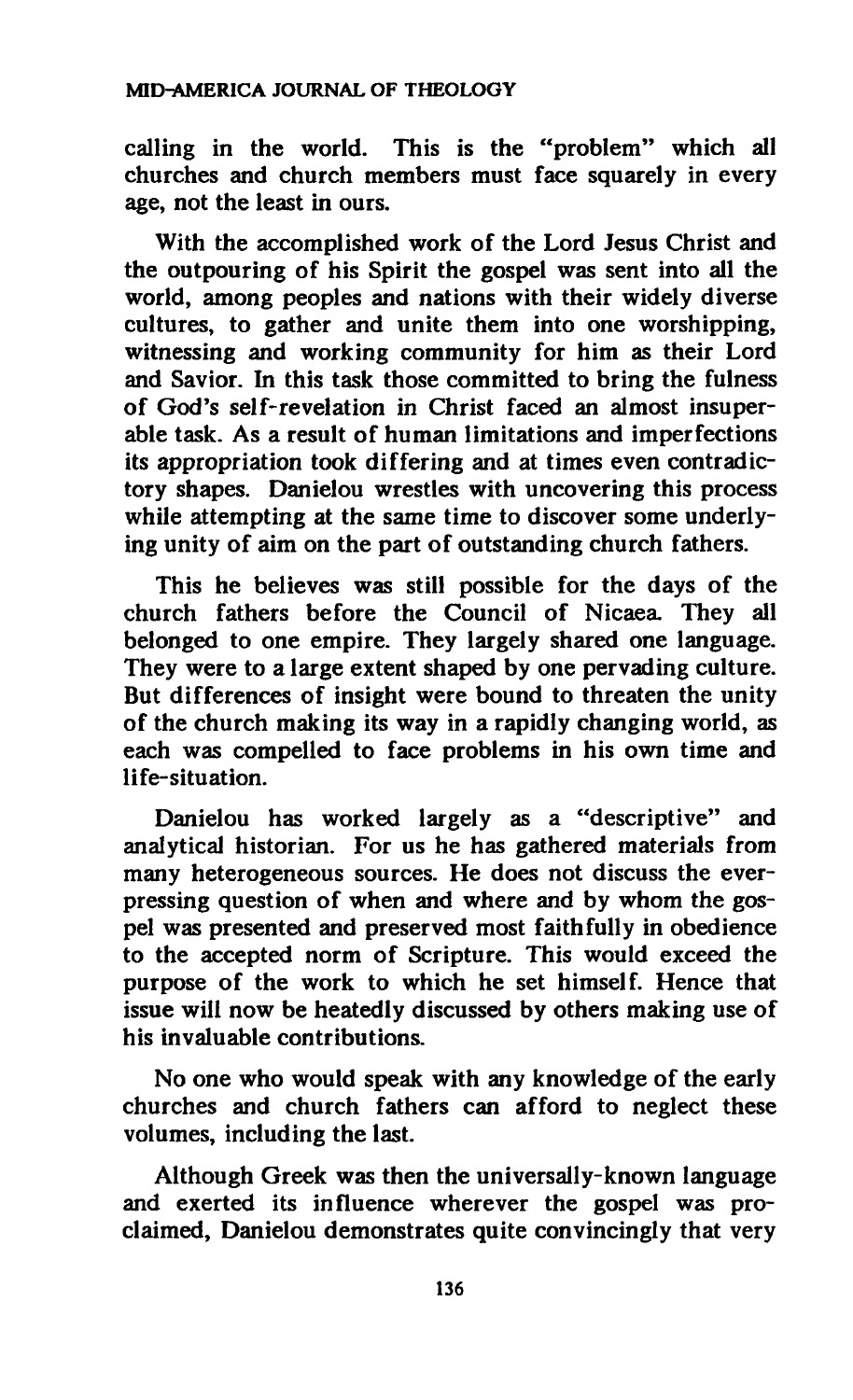**soon the Latin language and temperament with its own cultural baggage helped to shape the way in which the Christian message was understood and practiced. He uncovers for us many early evidences of a Latin Judaeo-Christianity. Here the Bible in that language, long before the day of Jerome, made an inescapable impact. In the next three sections he deals largely with Tertullian (recognized almost universally as the "father" of Latin and Western theology), Minucius Felix, Novatian, and then Cyprian and his ecclesiology welded in times of persecution and ecclesiastical disputes. With his contribution the churches of the West began to shape their thought and structure and life quite differently from those in the East.** 

**To attempt even a modest discussion of the details which Danielou marshals, together with their significance for churches and the ecumenical movement of the present, goes far beyond the scope of a review. But this needs and deserves doing, lest this work together with the two earlier volumes is left to gather dust on the shelves of seminary libraries.** 

**Here more clearly and demonstrably than in earlier works of which this reviewer is cognizant, the author points to the chief characteristics of Christian ecclesiastical life and practice as we have come to know it. In the main these are four: 1) the order and simplicity of Western theology in contrast with the often speculative and mystical theologies of the East; 2) the sustained stress on the institutional form of the church to preserve a measure of external unity and cohesion in a changing and confusing world; 3) an emphasis on moral conduct rather than on meditation and mystical experiences; 4) a deeper interest in the thought and thought-forms prevalent among the peoples whom the church sought to reach**  with the gospel. Whether and in how far these concerns-**especially of Tertullian and Cyprian—may have "compromised" some of the essentials of the Christian faith as preached by the apostles and laid down definitively in the Holy Scriptures needs to be answered by church leaders in every age including our own. This is the challenge implicit in Danielou's contribution to our understanding of the early**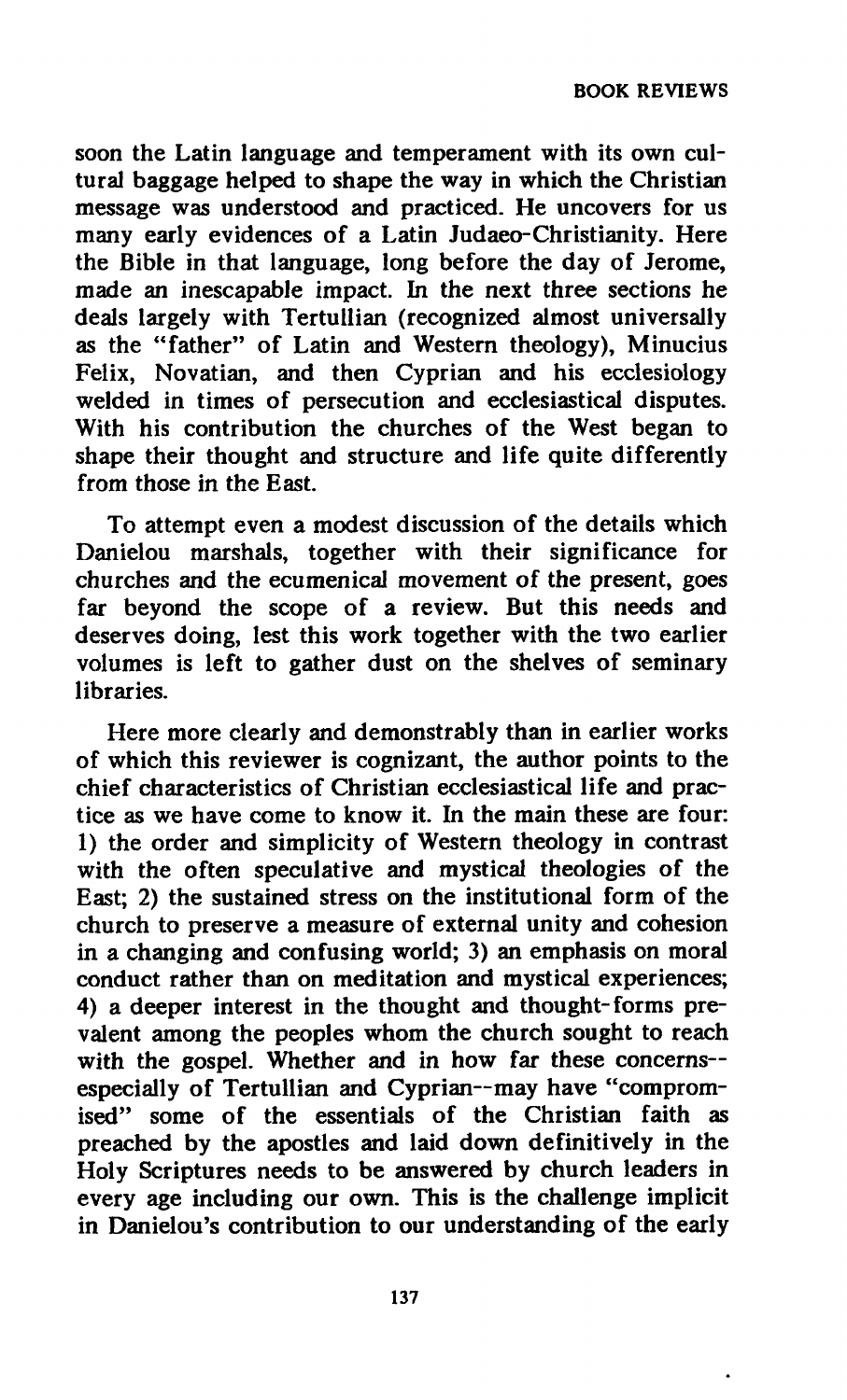**fathers and their times.** 

**The Reformers, notably Calvin, steeped themselves in the writings of those early leaders in so far as sources were at that time available to them. Would that all seminary teachers and students would do the same! Only so can churches learn from those who have gone before, appreciating their valiant efforts while seeking to avoid mistakes into which they did from time to time stumble. This honors the Spirit who has been pledged to lead a faithful and humble church into all truth as it has been once-for-all revealed and delivered in the Lord Jesus Christ.** 

**Peter Y. De Jong** 

*Founding Fathers: The Puritans in England and America,*  **by John Adair. Grand Rapids: Baker Book House, 1986. Pp. xii+302, inch index.** 

**Of all the movements which have influenced life with its complexities in the United States none, according to this writer, has been more pervasive until this very day than Puritanism. Even after its inexorable decline as a vital religious and theological form of the Christian faith, its stamp on the British and even more on the American soul appears to be almost ineradicable.** 

**In a variety of ways Adair seeks to demonstrate his thesis.** 

**He directs attention to widespread views in our culture often more instinctive and subconscious than clearly formulated—of work, marriage, family, civil religion, education, the scientific enterprise, government, friendship, etc. which still distinguish this nation from many others. No matter how much Puritanism has been grossly misunderstood and maligned in the popular mind, countless Americans still live on its largely secularized left-overs.** 

**Adair is fully aware that Puritanism was always a complex phenomenon. Rightly, we believe, he sees it as taking its rise and flowering to great strength in Great Britain, then transplanted to grow even more luxuriantly "in the howling**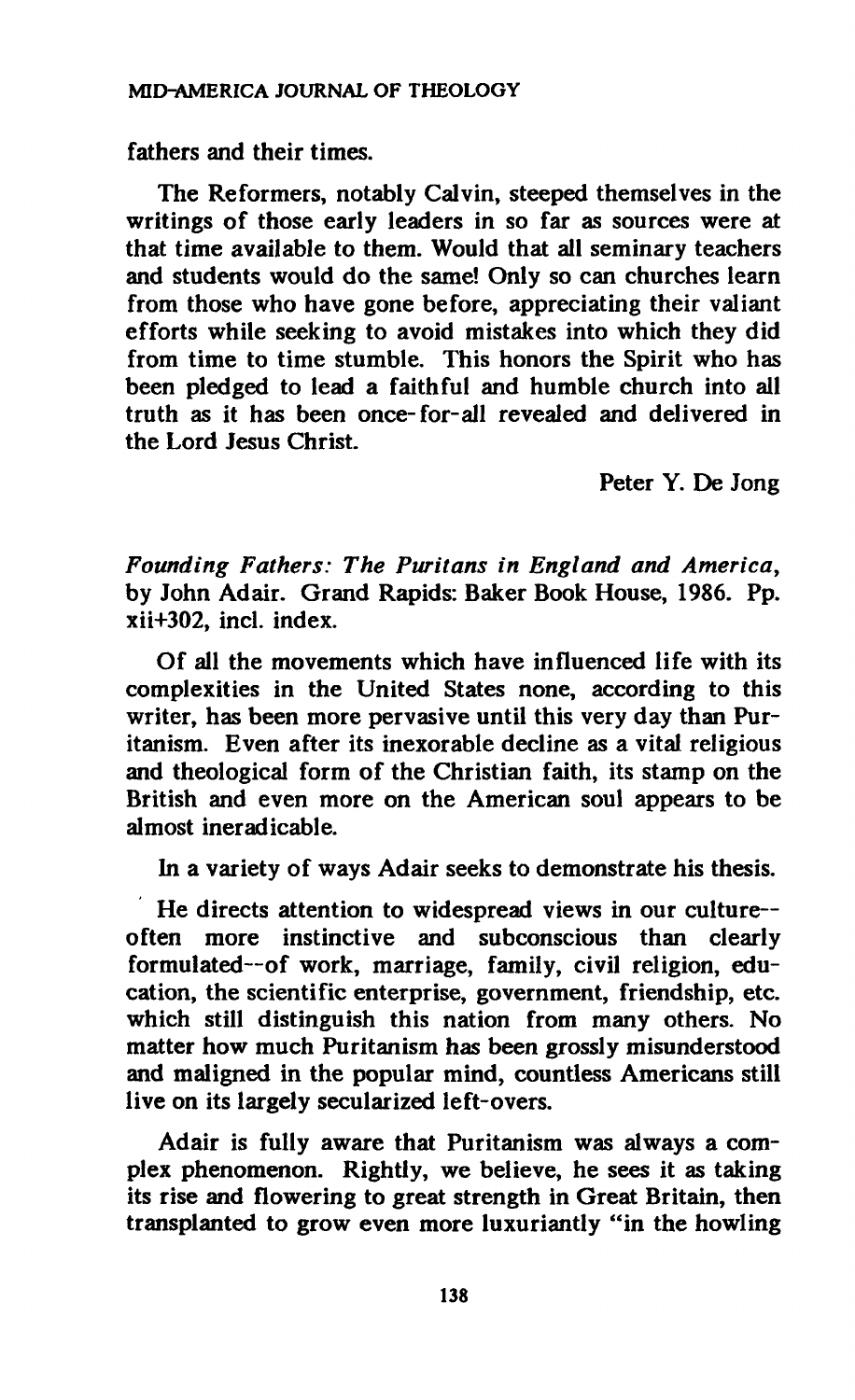**wilderness" on this side of the ocean. When it was tamed by growing prosperity, its passionate faith cooled to make respectability the hallmark of membership in church and society. Even then, when the churches during the past two centuries increasingly lost their hold on the masses and religion became largely a privatized matter, the personal and social values which Puritanism sought to stamp on the soul of these two nations refusd to die. All of us, so he argues with a large degree of cogency, are still at heart Puritans whether this be realized or not!** 

**What, then, were the origins and goals of the Puritan movement? Adair sees this in the efforts of many English leaders to wed the fruits of both Reformation and Renaissance in a happy marriage and so "triumph over the inherent superstition, love of pleasure and sports, together with the physical and mental laziness" which they saw as characteristic of the English people. Puritanism, then, was much more than an effort to reform the church; it was determined to reform every aspect of a man's life. It strove heroically to maintain a sense of order and social cohesion, while at the same time insisting on personal liberty of thought, speech and even action in so far as it did not destroy harmony in the political and social order. As long as Scripture served as norm, these two according to leading Puritans could walk hand in hand. In the long run, however, the offspring of a marriage between Reformation convictions and Renaissance ideals proved incompatible. The faith championed by the Reformers and their early followers, especially by Luther whom he lauds at the expense of Calvin about whom he seems to have little good to say, yielded because the "practical godliness" cherished by the Puritans became infected by a stress on reason and reasonablenss. Hence the temporary triumph of Unitarianism in both lands and later that of the "social gospel" which were incapable of keeping people united in church commitment. Hence the secularized Puritanism which still haunts many segments of the population of the United States.** 

**Much, much more needs to be said about the rise, decline and abiding influence of some of the "Puritan" ideals. But**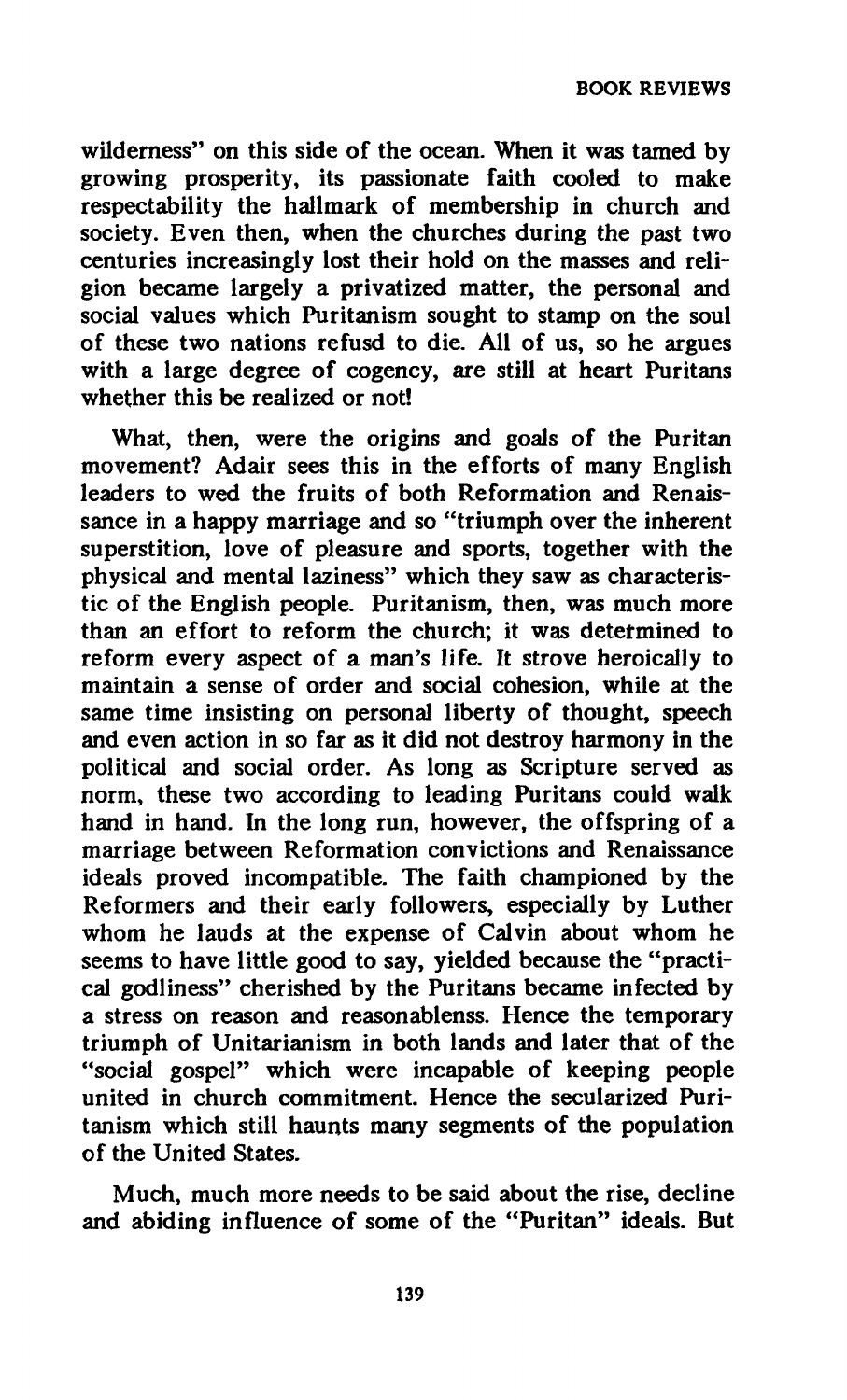**whether one agrees with the dominant thesis of this book, it is exceedingly fascinating.** 

**It is much more of a "social" than a theological or even religious (in the restricted sense) study. It supplies detailed information on the attitudes and ideals of the Puritan movement in the sixteenth and seventeenth centuries seldom found in such abundance in other works of similar format and length. It abounds in quotations drawn from writers, housewives, preachers, educators, martyrs, merchants and some leading theologians and pastors. Delightfully written, it signalizes much of what went on in the minds of those who sought to make England and New England lands whose inhabitants would seek diligently "to glorify God and enjoy him forever" while living full lives in the present world. In the end the God of Holy Scripture lost out, leaving only according to the writer a disturbed conscience from time to time.** 

**Adair's work is not a seminal treatment of this highly important and complicated movement. For that it is much too brief and ranges far too widely. In its own way, however, it does shed much light on the roots, development and demise of original Puritanism. As such, reading these pages may be rewarding. It does help us to recognize many of the anomalies which characterize the American people today.** 

**Peter Y. De Jong** 

*Great Doctrines of the Bible, Volume 5: Soteriology,* **by W. A. Criswell. Ministry Resources Library. Grand Rapids: Zondervan Publishing House, 1985. Pp. 154. \$9.95.** 

**This is the fifth volume in a series on the great doctrines of the church of Jesus Christ. The author is the well-known pastor of the First Baptist Church of Dallas, Texas. He has occupied this pulpit for more than forty years and was the successor of the famous Dr. Truett.** 

**This volume is not a treatise in dogmatics, but rather contains fifteen sermons dealing with the various elements of**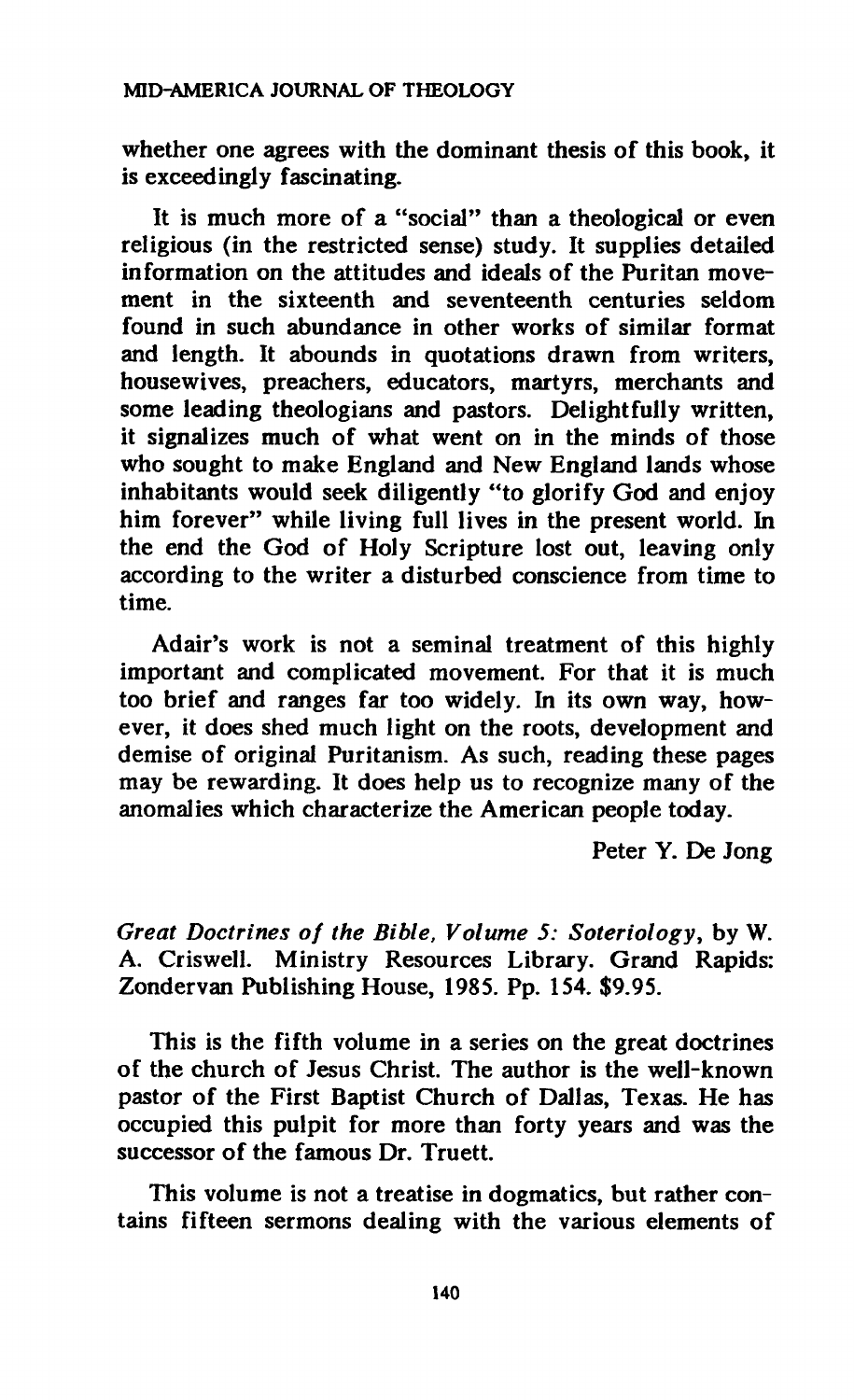**doctrine which constitute what is called "Soteriology."** 

**The author is a real pastor. He is feeding the flock of God by means of these sermons. A church which seats at least three thousand people had "standing room only" during the services when this man of God preached these "doctrinal" sermons! There is indeed a hunger for the meat of the gospel when presented in the manner of this pulpiteer. He uses the Bible extensively. He is a master at using effective illustrations, many of which are taken from biblical history and others out of his own rich experience. He exegetes faithfully and is not afraid to refer to the original language whenever it enlightens a point he wishes to make.** 

**Although a pastor in a Baptist church, he speaks eloquently of the covenant which God has made with his people. Dr. Criswell emphasizes man's total inability but does run stuck with the doctrines of God's sovereignty (which he believes) and human responsibility (which he also emphasizes). This is not strange, since almost every other theologian has also had great difficulty with these doctrines. But it becomes especially difficult when the preacher calls on man to make a decision for the Christ! Yet, this matter of commitment is too often minimized among Reformed believers.** 

**Criswell speaks of justification, the adoption as sons of God, the perseverance of the saints, and the election of the people of God. No, he does not believe in reprobation.** 

**It is no wonder that this preacher drew tremendous crowds to this huge Baptist church when he delivered this long series of sermons. Although we don't always agree with the author's explanations, we would argue that he has proclaimed the truths of God's Word in a stimulating manner not commonly found in the North American church world today.** 

**H. Vander Kam**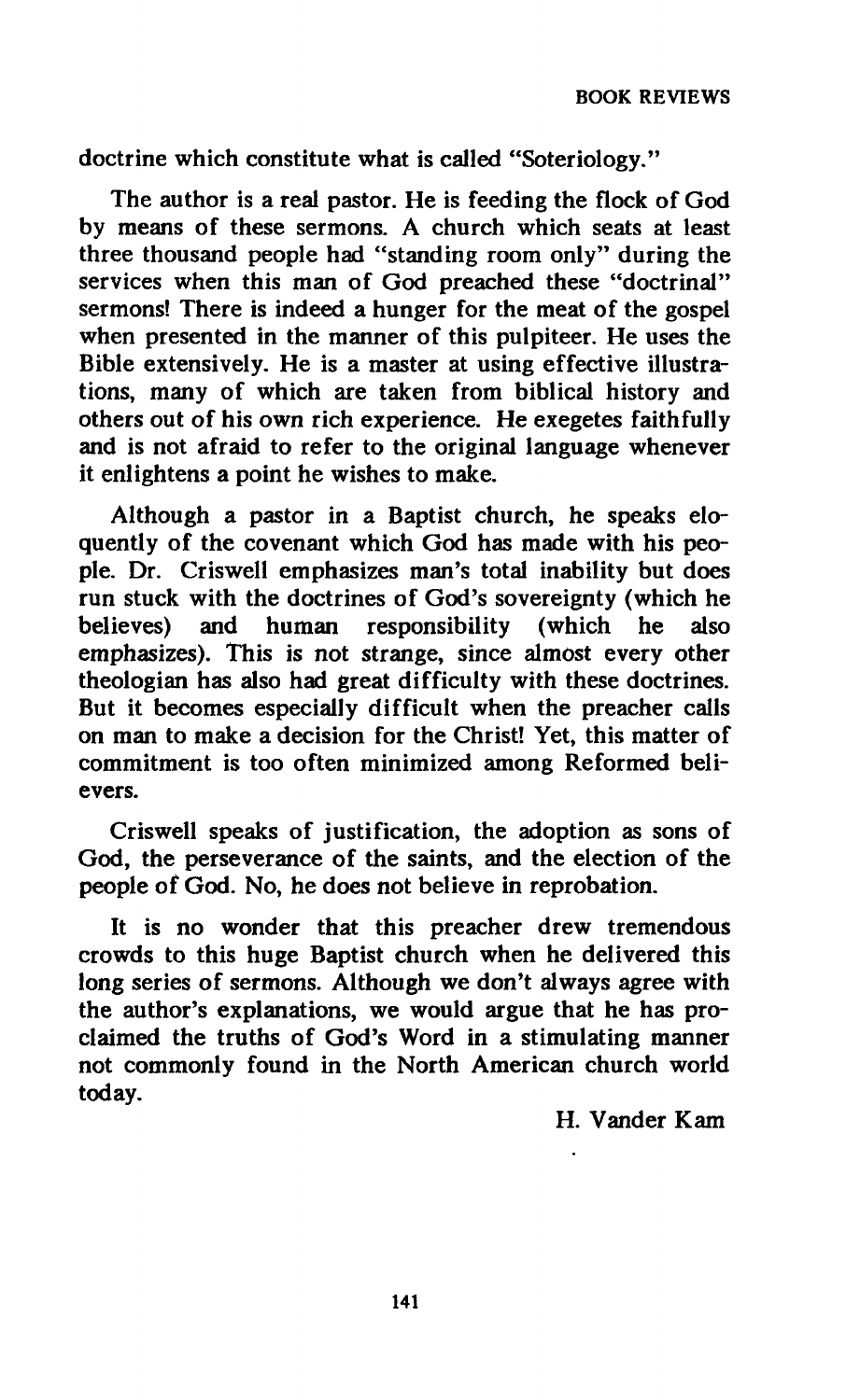## **MID-AMERICA JOURNAL OF THEOLOGY**

*Evangelical Theology: A Survey and Review,* **by Robert P. Lightner. Grand Rapids: Baker Book House, 1986. Pp. 303, incl. indices.** 

**Here is a book which gives precisely what it promises: a "survey" and "review" of many basic theologies which are current among evangelicals today.** 

**The author, professor of systematic theology at Dallas Theological Seminary, knows his field thoroughly and has done his homework well. Not only has he read widely; he has attempted to state clearly and concisely where evangelicals in these times agree and where they disagree. For him evangelicals are those and those only who are committed to the authority, integrity and inerrancy of Holy Scripture. As background for each of the major Christian doctrines and after some comments on their interrelationships, he provides (again briefly) the historical development of each area in the field of systematic theology.** 

**Frankly he states his aims, so that even the casual reader cannot mistake these. This book is no substitute for major contributions in the field; only an introduction with copious footnotes and bibliographical references to spur the reader to in-depth study. Properly he insists that the theological enterprise is not an end in itself; rather, a means to godly living in obedience to the Word.** 

**All the major tenets of the Christian faith are treated, some at far greater length than others. Lightner also openly acknowledges how difficult it is to represent the views of those evangelicals with whom he differs. But this he has accomplished with an admirable fairness, one worthy of emulation. He does not hesitate to state his own convictions, describing himself as "a moderate Calvinist" and a "premillenialist" of the "pre-tribulation dispensationalist" kind. This accounts, of course, for the length of his chapters on angels and especially on eschatology. Sharply he sets off the classic Reformed view of the covenant from the presentation**  of "the biblical covenants" cherished by premillenialists **especially of the dispensational kind.**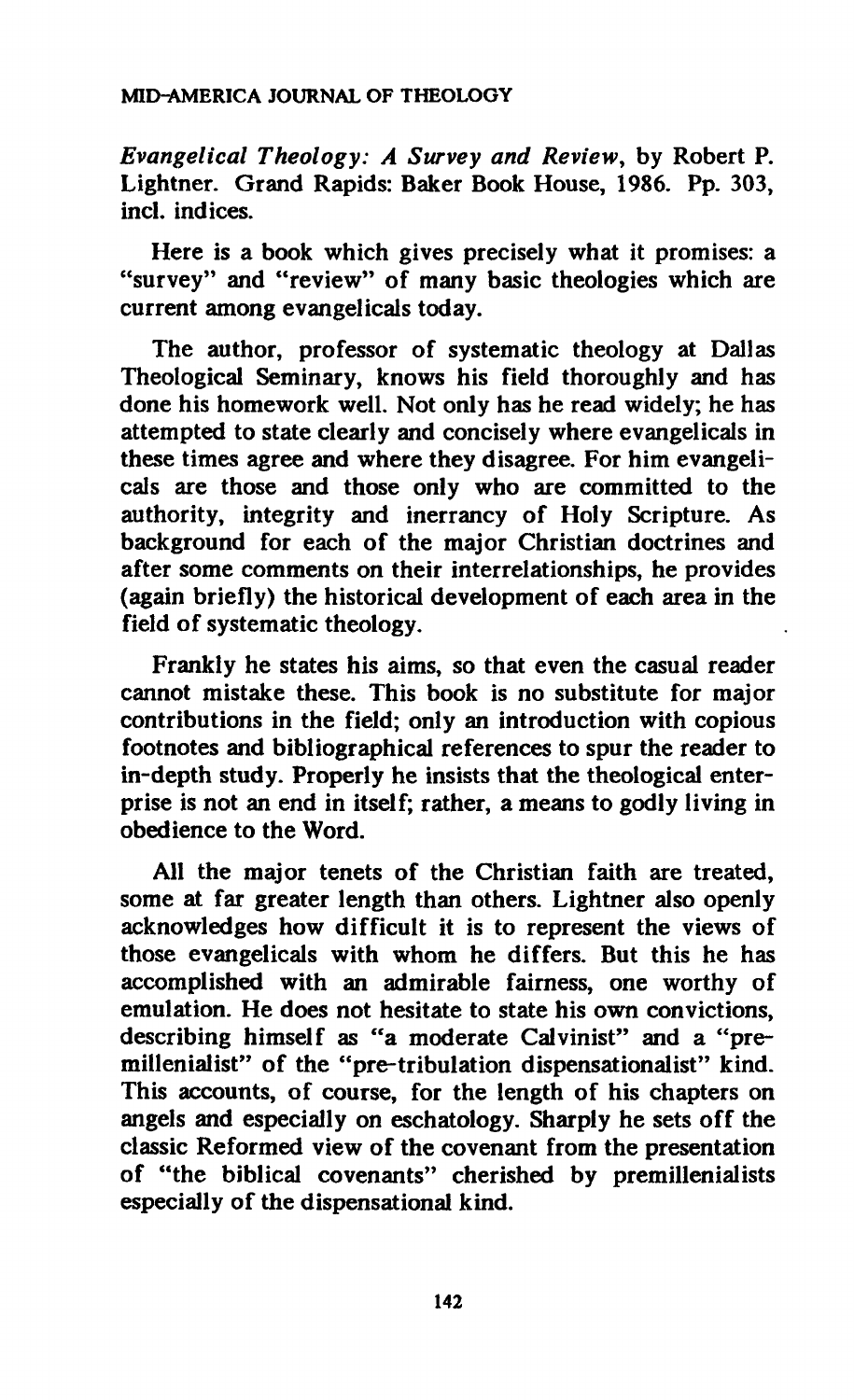**BOOK REVIEWS** 

**In the many areas where he presents sharp differences among evangelical theologians, he quotes at length and frequently from recognized representatives. Here we meet Augustine, Boettner, Calvin, Chafer, Geisler, Hodge, Luther, Morris, Murray, Origen, Pinnock, Ramm, Ryrie, Strong, Unger, Walvoord, War field and Young, to provide only a sample. And no one is mentioned and quoted more often than Louis Berkhof, no less than thirty one times!** 

**Too much polemic among evangelicals is not only superficial and at times sensational; it is and can be misleading. And that is dishonest. This book deserves to be in the hands of every thoughtful theological student, professor and preacher. Highly recommended to serve the purpose for which it was written with such scrupulous care.** 

**Peter Y. De Jong** 

*Biblical Preaching,* **edited by James W. Cox. Philadelphia: Westminster Press, 1983. Pp. 372. \$19.95.** 

**Complaints about preaching and its comparative powerlessness have been commonplace in almost every age. Today they are more vocal and vigorous than ever before. Ours seems not to be an age of great and glorious preaching. Many people even in evangelical churches seem to have lost their taste for sermons. Too few messages seem to make any lasting impact by changing lives. And while the acids of modernity are indeed corroding the souls of parishioners to make them spiritually insensitive, we as preachers must bear our share of blame for declining church attendance and interest. Sermons no longer seem to be high on the list of our priorities. Hence we are apt to devote far too little time, effort and prayer to sermon-making.** 

**It is more than time to realize that liturgical experimentation has never drawn the negligent back to the pews. Also, apart from vigorous, authoritative and passionate preaching much of what passes for pastoral care is doomed to fall on deaf ears and dead hearts. Unless the sharp two-edged sword of the Word is faithfully and consistently wielded** 

**143**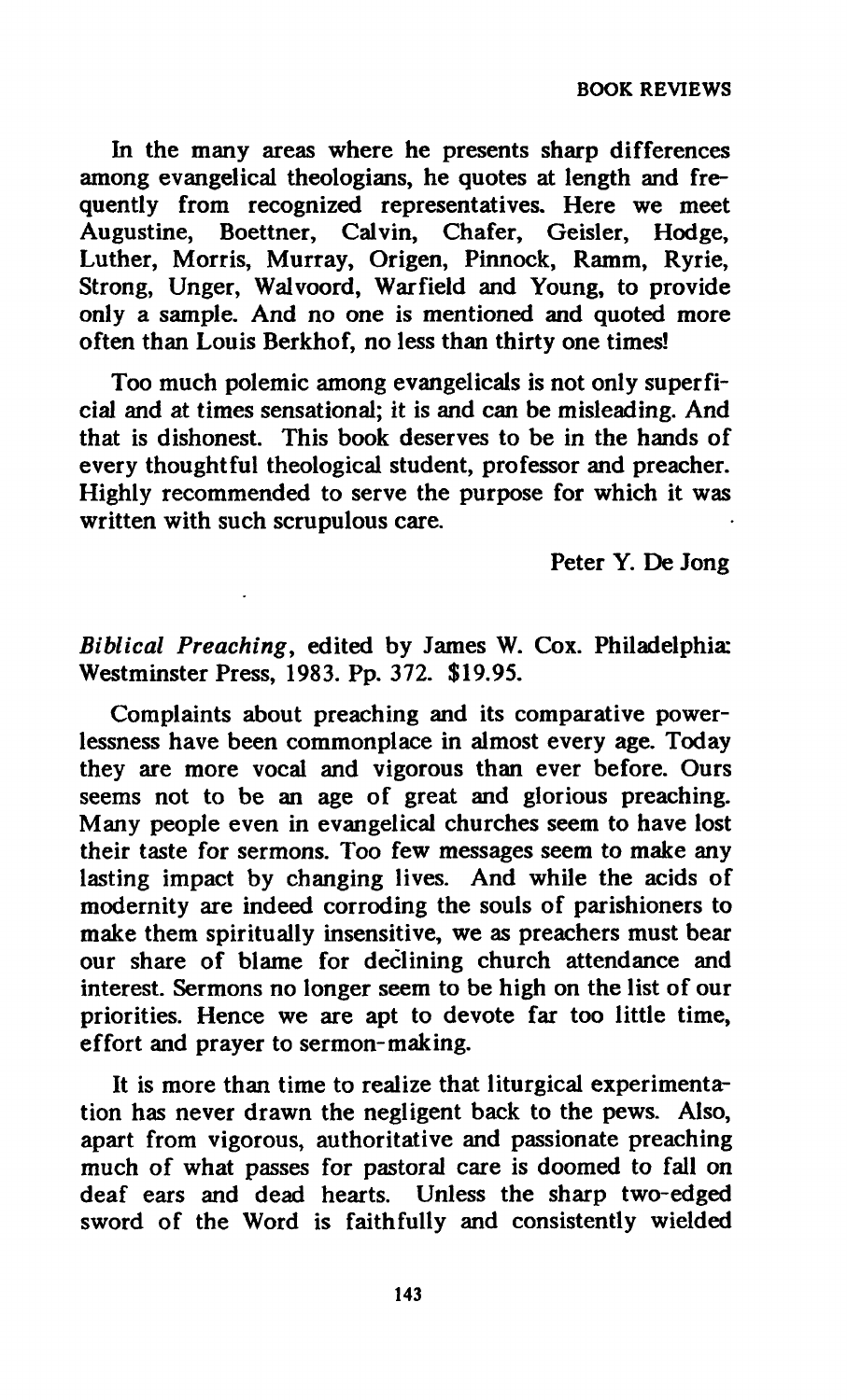**from the pulpit, the lives of those who still listen will largely remain untouched and untransformed. Not a little that passes for preaching also in evangelical and Reformed churches, if the reports we receive regularly from growing numbers are even half true, is insipid, disorganized and quite beside the point of Holy Scripture. This can only lead to spiritual disaster and death.** 

**These things being so, this volume is worthy of some careful reading and reflection.** 

**It consists of contributions by several preachers and professors of homiletics. Before presenting their sermon "sketches," each one demonstrates how he has attempted to work with and through the biblical passage chosen as text for the sermon. At almost every point, to be sure, we disagree strongly with most of the assumptions and presuppositions which have controlled their study of the texts. All are committed, while professing that the Bible has a vital message for people today, to the historical-critical method of dealing with the sacred page. Here human speculations, often with great show of erudition, can only serve to indermine the authority and efficacy of the Bible. And this we can only bewail.** 

**Yet this volume deserves careful attention and a measure of respect from us.** 

It reminds us--and how sorely all of us need that rem**inder from time to time—that without careful study, thoughtful reflection, clear organization and deep commitment no preacher ought dare take his place on a pulpit. Sermons are not crafted in an idle hour. Nor may they be a potpourri of pious words, clever stories and a rehearsal of those personal and social problems which haunt our times. Sermons which deserve any hearing at all will be born out of "agony" (in the biblical sense of that term) of soul which wrestles with the Word before the face of the living God. It pleads that he may be truly glorified. It weeps as did the prophets and apostles of old that also in the churches many no longer seem to know what belongs to their true good. And none of this comes casually. This is some of what the**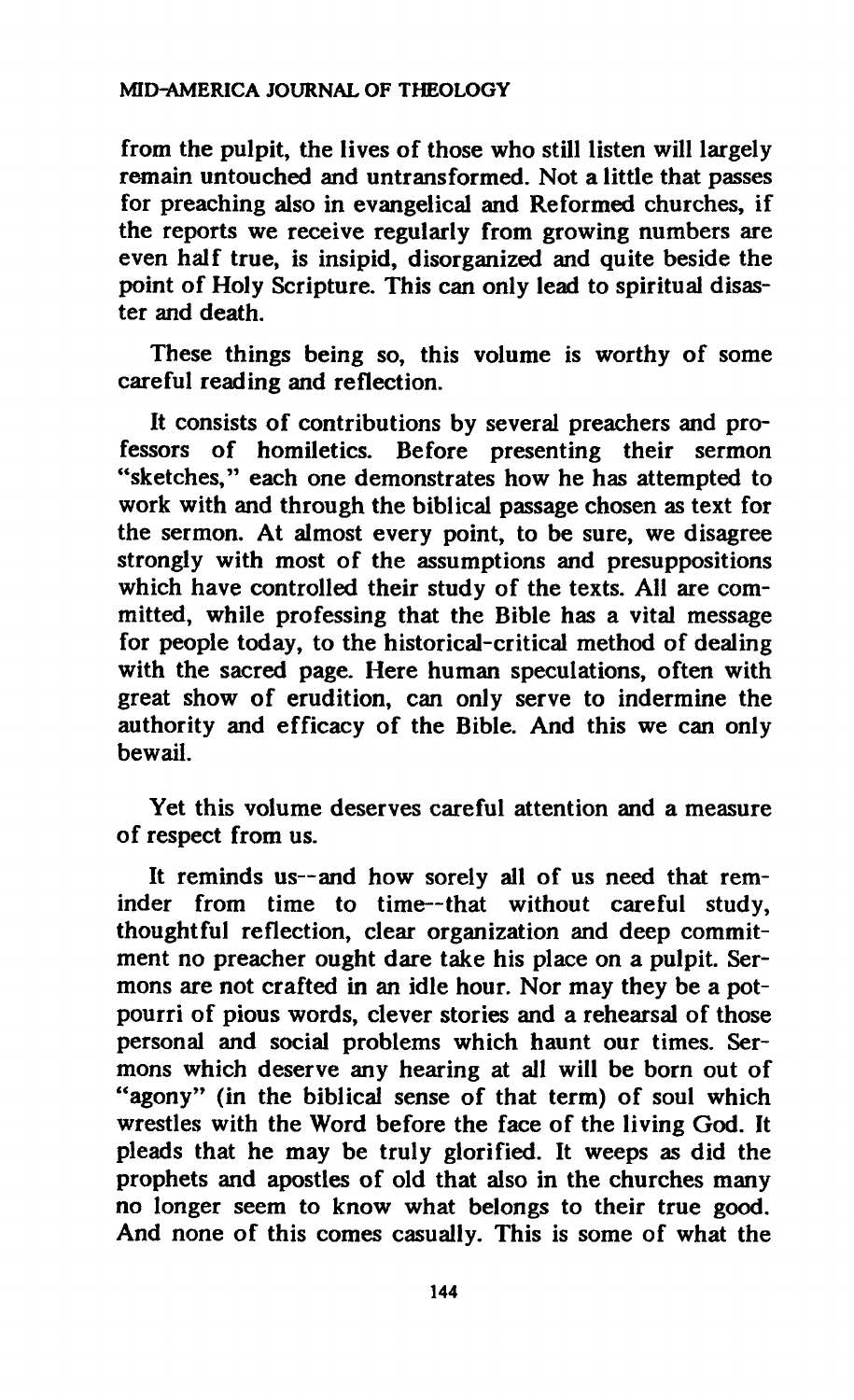**present volume seeks to elucidate. It drives preachers back to their study-rooms.** 

**This volume challenges in another way those who claim to be Reformed.** 

**According to their own convictions, the writers of these ^ pages have done their work thoroughly, much as we may disagree with their approach and fruits. They have taken time to present this to the public. Why haven't we, preachers and professors who claim to hold a much higher and truer view of the Bible and of the urgency of gospel preaching, done the same? This debt we owe to those who may well be looking for such helps and, above all, to the God and Savior who has commissioned us to preach in season and out of season the fulness of his gospel in faithfulness and truth.** 

**Peter Y. De Jong** 

*Essays on Biblical Preaching,* **by Jay E. Adams. Grand Rapids: Zondervan Publishing House, 1981. Pp. 135.** 

**Here is a series of chapters, many first given in the form of brief addresses to students and professors and preachers. Many will prove helpful to ministers both old and young. Although not a "textbook" for a course in Homiletics, it does address all the major issues which everyone called to proclaim the unsearchable riches of the Lord Jesus Christ must needs face.** 

**The first section reproduces without alteration his** *Truth Apparent. In* **it Adams argues for "a new focus on form" without in any way compromising the gospel message by the use of gimmicks and clever speech. He states clearly the clues to sound preaching in the first chapter. It must be**  *preaching, biblical, interesting, well-organized,* **and** *practical.* **With all this, of course, we ought be thoroughly familiar. Yet review and reminder are never out of place no matter how long we have been preaching. Adams always speaks directly to his readers (hearers), anticipating and answering many of the questions which spring to mind.**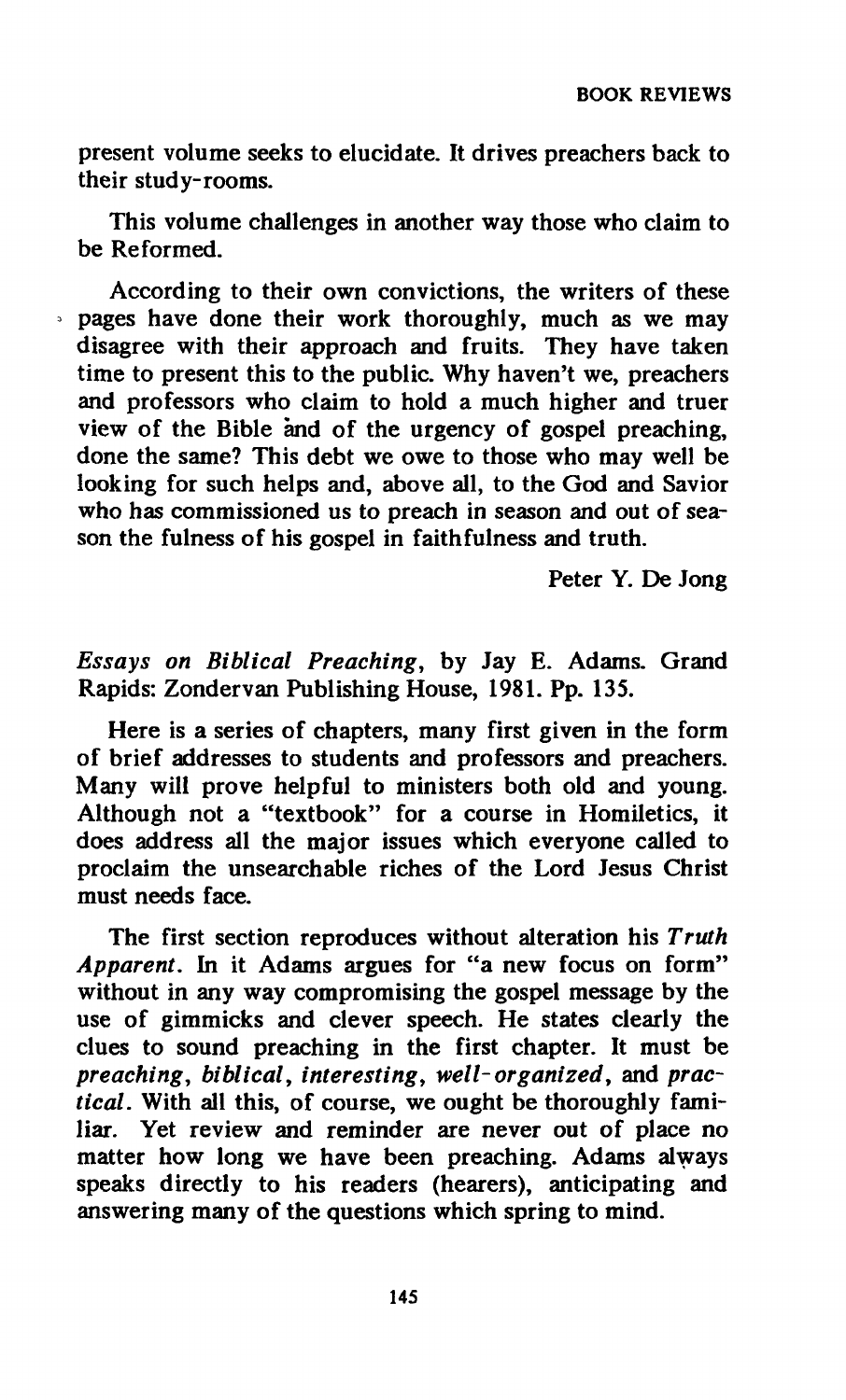**The second section is a fairly long and moving essay on**  *Preaching to the Heart,* **that is, "preaching that so stirs the listener that he must respond!"** 

**Do not try to read these essays in one or two sittings. Take only a chapter or two at a time. Then reflect carefully and prayerfully as you test also your sermons by what has been read. Soon sermon-making and delivery will not become easier but surely much more pleasant, profitable and Godpleasing.** 

**Peter Y. De Jong** 

*Introducing the Sermon: The Art of Compelling Beginnings,* **by Michael J. Hostetler. Grand Rapids: Zondervan Publishing House, 1986. Pp. 89.** 

**Do you as preacher find it difficult to "begin" the sermon? Are your introductions too stereotyed and stale to compel the attention of those who sit in the pews to listen attentively? Are you concerned that through your sermons the living Word will come across clearly and convincingly? Are you willing, no matter how long you have been preaching, to learn a little more about this "art"? Then this is a book for you.** 

**Without a good beginning, so the author insists, much of the battle for men's minds and hearts may well be lost. "No contact, no start!"** 

**In eight short chapters his point comes across with deafening clarity and a large measure of conviction. In the introduction we build our bridges to the text itself which is, of course, the heart of the sermon. A good introduction, he claims, has four ingredients. It is secular, biblical, personal, and the structural contact-point with the message to be proclaimed. Repeatedly the author illustrates what to his mind are both "good" and "bad" introductions.** 

**With the central thesis this reviewer agrees wholeheartedly. Years ago his professor of preaching insisted that while introductions were to be the final step in sermon-making,**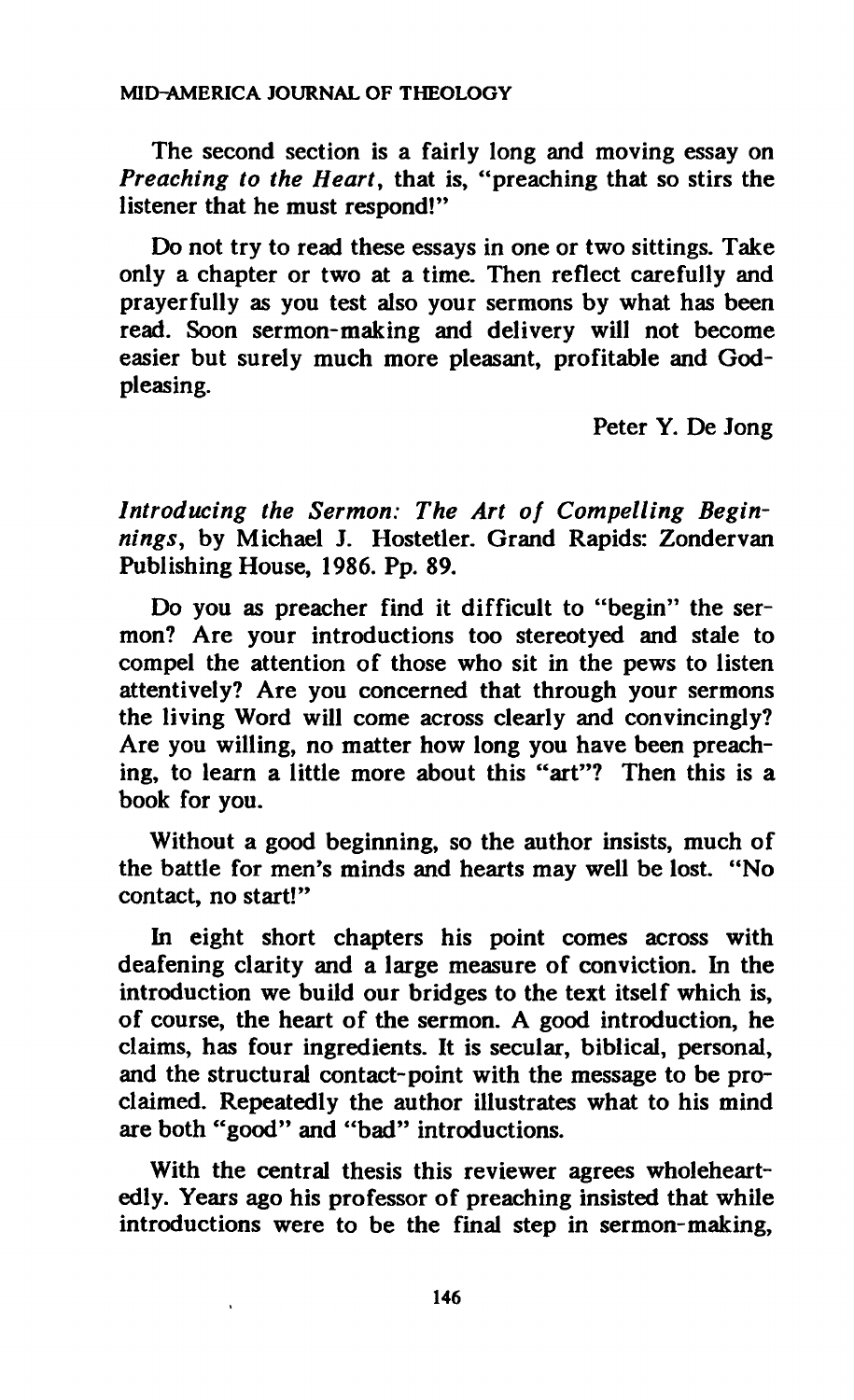**BOOK REVIEWS** 

 $\mathbf{I}$ 

**they were by no means least in importance and influence. They should be crisp, clear and cogent. Some concern, therefore, needs to be expressed lest the "demands" set forth by Hostetler are followed too rigorously. When that is done, then introductions may well become too long, too artificial and too diffuse with materials of many kinds to arouse and keep the attention of the hearers. Also here "variety is the spice of life." Trying to do too much by way of introductions may well become love's labor lost. Nor may a "good" introduction ever serve to excuse a "poor" sermon.** 

**To many preachers the message of this little book will not be new. But if it helps to put us on track again, it is well worth the pennies we pay to own it.** 

**Peter Y. De Jong** 

*Preaching Biblically,* **edited by Don W. Wardlaw. Philadlphia: Westminster Press, 1983. Pp. 173.** 

**Here seven writers are searching for new ways to preach their sermons. They are convinced that Scripture has been and is being preached much too intellectualistically, failing to take seriously the forms and shapes in which its many texts (passages) have come down to us. This, according to them, was the result of allowing Hellenistic patterns of thought and its communication to stifle the wealth of literary genres which "witness to God's coming into man's life." Here we find fable and parable, song, story and proverb, dramatic history and doctrinal assertions, together with ethical injunctions. Sermons in their construction and delivery, so runs the argument, should also reflect that variety.** 

**Many of the points made are well-taken. Variety in presenting the message ought not be deprecated or despised. Whether the sermons here presented to elucidate the seven main "types" (shapes and forms of specific texts) are successful is another matter. But as the editor acknowledges frankly, ". . .this book seeks to be more suggestive than definitive." What it does urge is that the preacher first steep himself thoroughly in the text, in its form and shape as well**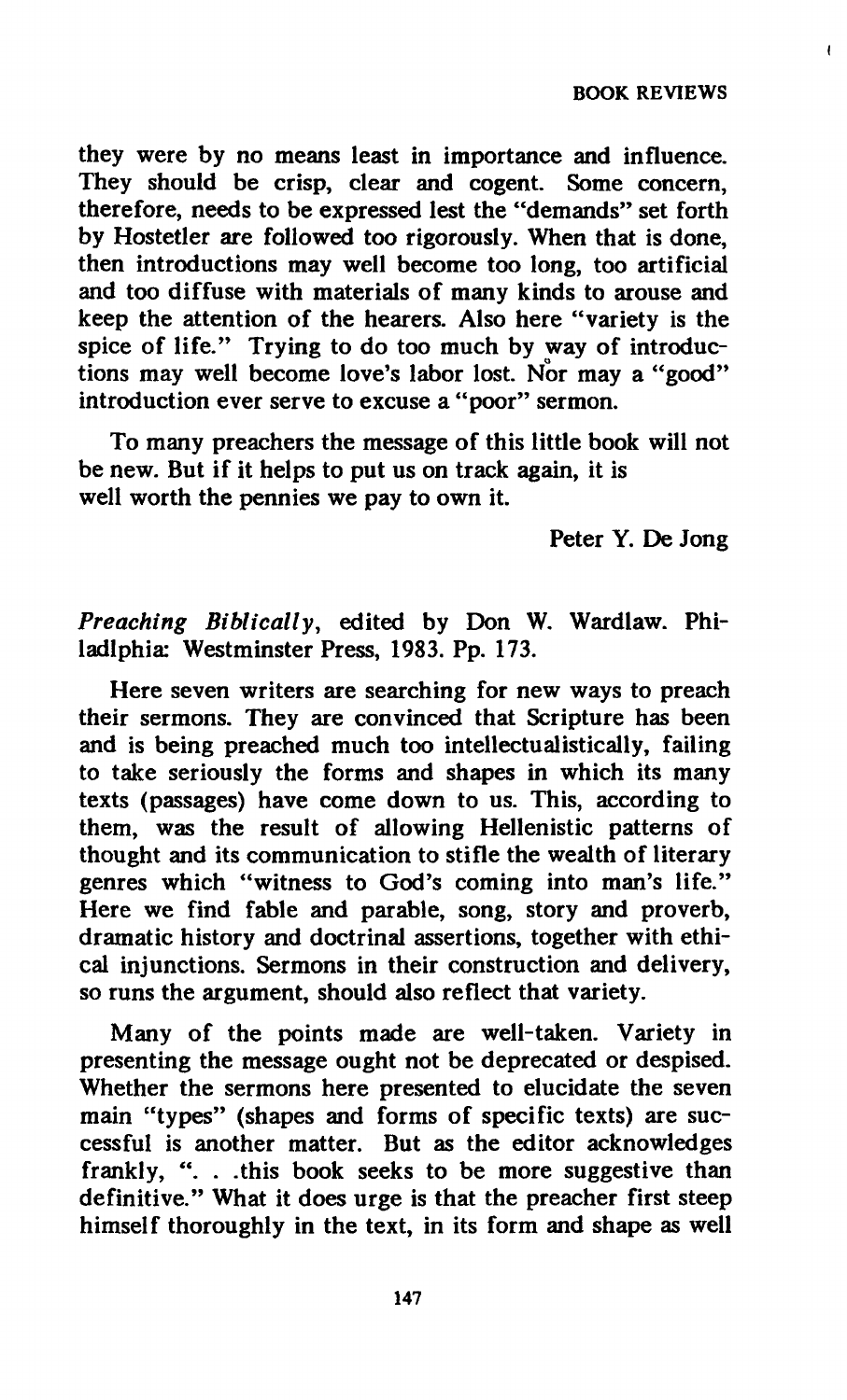**as its words. And this is done before consulting any helps. Only so will the literary form of the passage help to shape the sermon throughout.** 

**Such variety in structuring and delivering sermons, however, will not guarantee its effectiveness. One of the contributors states this cogently:** 

**Perhaps we put too much emphasis on this one facet of preaching. Some preachers preach well no matter what the structure. Others are poor despite all the right training in exegesis and form. . . .** 

**Perhaps we need to spend more time on sermon content and our belief in it. . . .You want to preach? Then first have something to say, something about which you are passionate. Never let your epitaph be, "That preacher had nothing to say, but said it well."** 

**So we are back again to the challenge of presenting a felicitous marriage of form and content, both of them controlled by Scripture itself. The wrapping has its unique and undeniable importance; the gift of God's own Word which it contains is decisive.** 

**Peter Y. De Jong** 

*Introduction to Pastoral Care,* **by William V. Arnold. Philadelphia: Westminster Press, 1982. Pp. 229, incl. index. \$10.95.** 

**Arnold, who is professor of Pastoral Counseling at Union Theological Seminary in Virginia, demonstrates sensitive insight and skill in this introduction to that broad field of Christian ministry where many seem to find themselves floundering because of its complexities and contradictions. At the outset he states his concerns sharply and succinctly, so that the reader can know why and how and where he aims to go.** 

**First, good pastoral care must be grounded in good theology. Theology without concrete expression is dead. Pastoral care carried out as mere technique without**